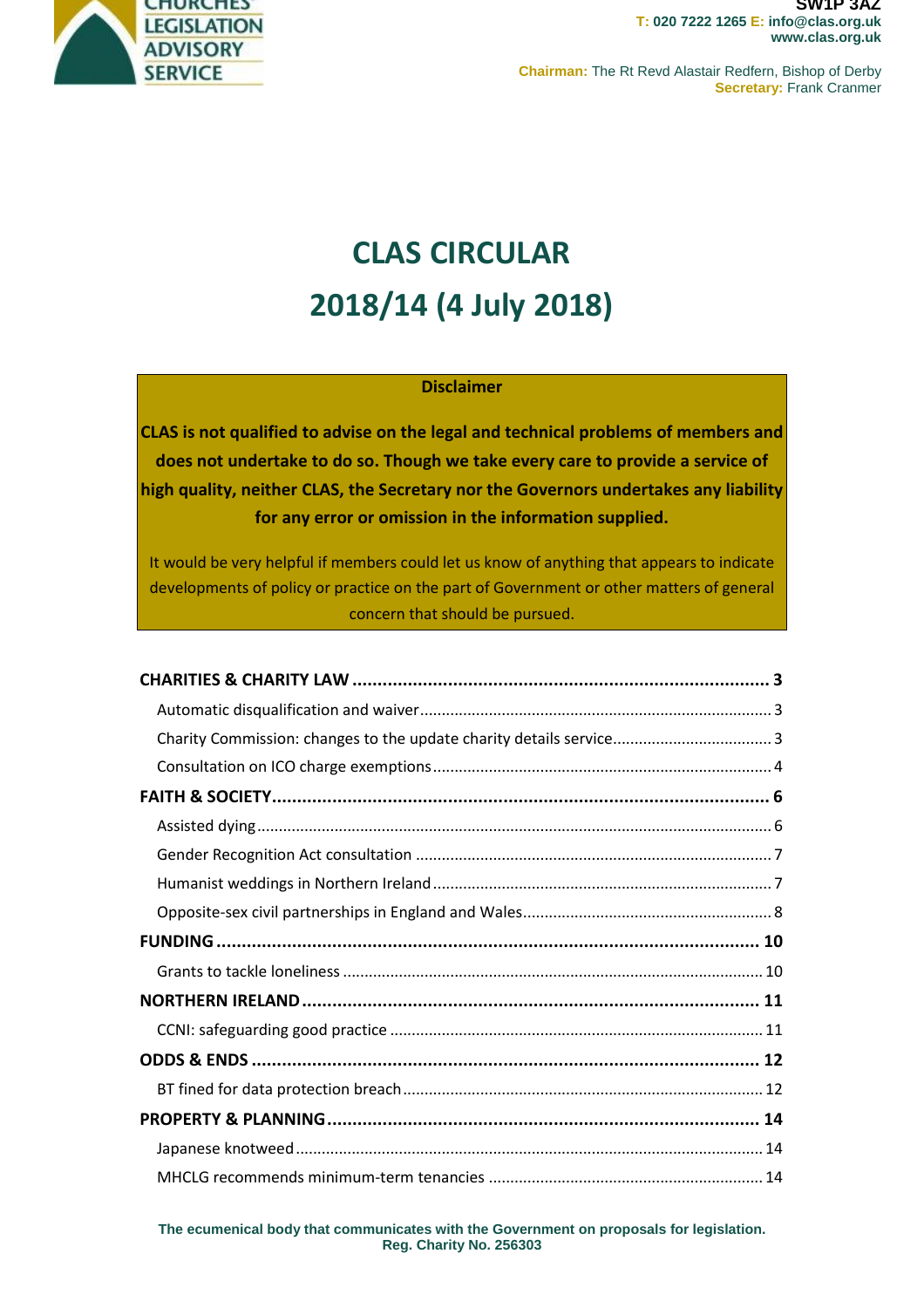| <b>Churches' Legislation Advisory Service</b> | <b>Circular 2018/14</b> |
|-----------------------------------------------|-------------------------|
|                                               |                         |
|                                               |                         |
|                                               |                         |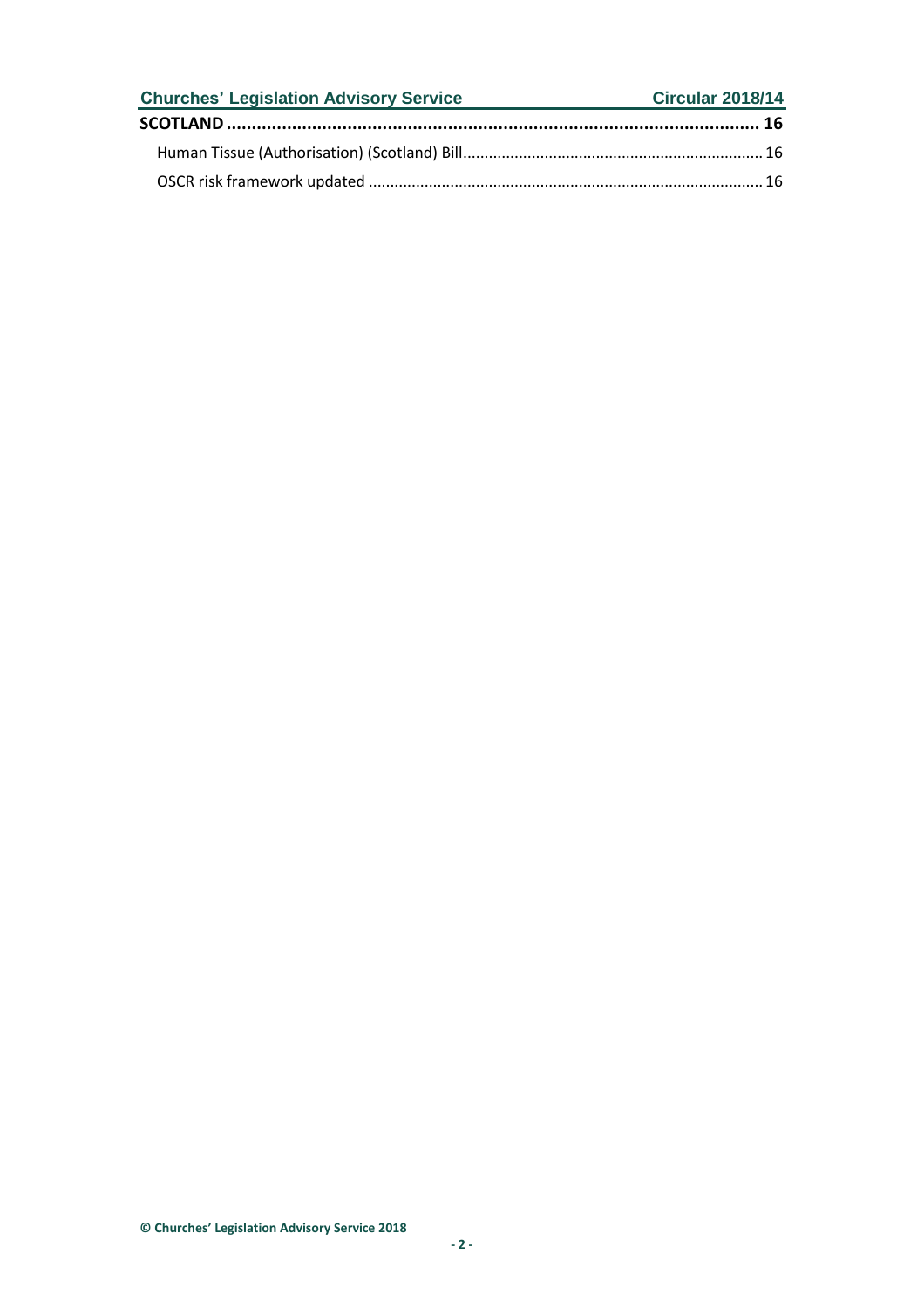## **CHARITIES & CHARITY LAW**

**Automatic disqualification and waiver**

**For information and possibly for action**

The Charity Commission has published a [reminder](https://www.gov.uk/government/news/charity-automatic-disqualification-rules-you-can-now-apply-for-a-waiver) that **on 1 August 2018** the law will change to extend the scope of who will be disqualified from running a charity. More reasons for disqualification are being added and the rules will also apply to some charity chief executives and finance directors and those in equivalent roles.

The Commission urges charity trustees and others who may possibly be affected to read its [guidance](https://www.gov.uk/guidance/automatic-disqualification-rule-changes-guidance-for-charities) for charities on disqualification *and to apply for a waiver if needed*.

[Source: Charity Commission – 24 June]

#### **Charity Commission: changes to the update charity details service**

**For information**

The Charity Commission has issued a further [notice](https://www.gov.uk/government/news/update-your-charity-details-improved-service-coming-soon) on updating charity details.

The Charities Act 2011 requires all registered charities to keep their details up to. (Obviously this does not apply to excepted religion charities that are below the registration threshold, but even in the excepted denominations there a lot of congregations that have had to register.) The Commission will be improving the current updating service so that it will be possible to keep a regular check on charities' details and update them when they change.

Because of General Data Protection Regulation (GDPR), the Commission must let people know if any of their personal information is updated on the Register of Charities: the simplest and quickest way of doing so is to e-mail people when their data is updated. The Commission will therefore be asking charities to check that the register details for their trustees remain up to date. This includes adding any new trustees and their contact details and removing the details of those who are no longer trustees. The Commission is planning for the improved update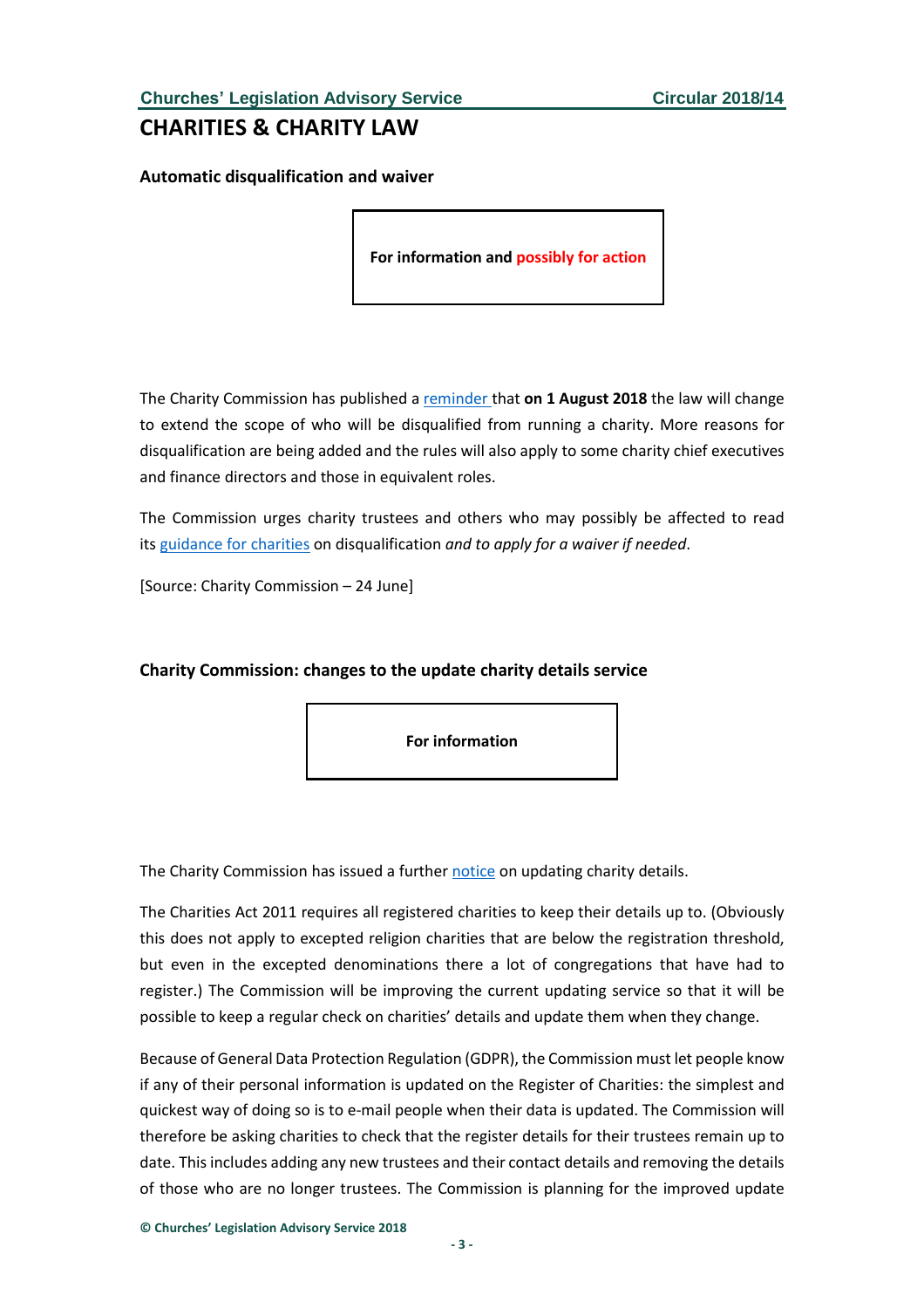charity details service to go live later this summer, at the same time as the 2018 Annual Return.

As part of its service improvements, the Commission intends to ask all trustees to supply an e-mail address, *or to confirm that they do not have one*.

It appeared that the Commission's original intention  $-$  as expressed in the consultation document on the Annual Return 2018 – was to require every trustee to supply an e-mail address. In our response, we pointed out that not everyone has an e-mail address, that about 9 per cent of the population does not use computers at all and that it was difficult to see on what legal basis possession of an e-mail address could become a necessary qualification for charity trusteeship. Evidently, any element of compulsion has now been abandoned – though, obviously, it is in the interests of trustees as much as those of the Commission to supply an email address if at all possible.

[Source: Charity Commission – 2 July]

#### **Consultation on ICO charge exemptions**

**For information and possibly for action**

The Information Commissioner's Office (ICO) has launched a [consultation](http://www.gov.uk/government/consultations/review-of-exemptions-from-paying-charges-to-the-ico) on exemptions from payment of ICO charges. The work of the ICO is funded by charges to companies and organisations that process personal data. Though some non-profit activities are currently exempt, the scope of these activities is small, including only "establishing or maintaining membership; supporting a not for profit body or association or providing or administering activities for either the members or for those who have regular contact with the organisation".

Under the current regulations charities are not fully exempt, however they are automatically classified as tier 1 organisations, meaning they pay the lowest charge (£40). The consultation has been established to review whether current ICO charge exemptions are appropriate and whether additional exemptions should be considered.

Of particular interest to charities, is the call for responses on whether the automatic qualification of tier 1 status is still appropriate.

Responses should be submitted online by **1 August 2018**.

[Source: ICO - 22 June]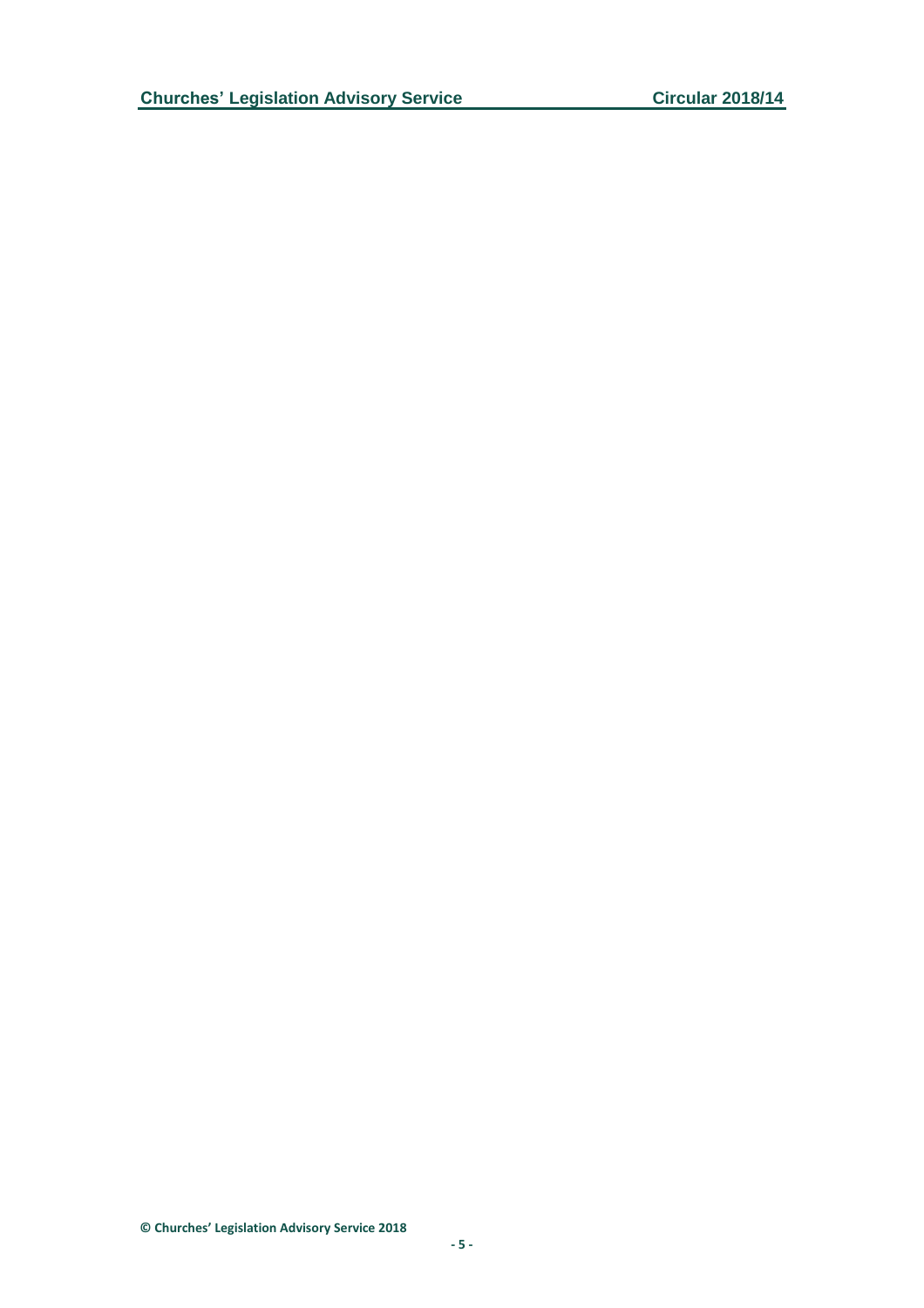### **FAITH & SOCIETY**

**Assisted dying**

**For information**

In November 2014, Mr Noel Conway was diagnosed with Motor Neurone Disease. A time will come when he will be told that he has less than six months to live and he wishes at that point, while he still has the capacity to make the decision, to be assisted into a peaceful and dignified death. Under [section](http://www.legislation.gov.uk/ukpga/Eliz2/9-10/60) 2(1) of the Suicide Act 1961 (Criminal liability for complicity in another's suicide), however, it is an offence to assist someone to commit suicide. Mr Conway sought a declaration under section 4(2) of the Human Rights Act 1998 that section 2(1) of the Suicide Act 1961 is incompatible with his rights under Articles 8(1) (respect for private and family life and 14 (prohibition of discrimination) ECHR. In *R (Conway) v Secretary of State for Justice* [2017] EWHC 640 [\(Admin\),](http://www.bailii.org/ew/cases/EWHC/Admin/2017/640.html) on a split decision, the Divisional Court had refused his application to bring judicial review proceedings. In *R (Conway) v The Secretary of State for Justice & Ors* [\[2018\]](http://www.bailii.org/ew/cases/EWCA/Civ/2018/1431.html) EWCA Civ 1431, he was again unsuccessful.

The Court of Appeal began from the principle that the right of an individual to decide how and when to end his or her life is an aspect of the right to respect for private life protected by Article 8 of the Convention [120] and that section 2 of the 1961 Act interferes with that right in a way that can be only valid if it is "necessary in a democratic society" for one or more of the purposes specified in Article 8(2) - in this context, the protection of health and morals and the protection of the rights of others [121]. When considering whether legislative measures satisfied the requirements of Article 8(2) ECHR.

The Court of Appeal could find no error of principle in the reasoning of the Divisional Court, which had held, *inter alia*, (at [97]) that the prohibition reinforced a moral view about the sanctity of life and promoted trust and confidence between doctors and their patients. The Divisional Court had also explained (at [109]) why there were powerful constitutional reasons for it to respect Parliament's assessment of the necessity of maintaining section 2 and (at [110]) why Parliament was better placed than the court to make the relevant assessment regarding the likely impact of changing the law. It had also concluded (at [114]) that the prohibition in section 2 of the 1961 Act struck a fair balance between the interests of the wider community and the interests of people in the position of Mr Conway [206].

In the circumstances, the Court of Appeal concluded that the approach and conclusions of the Divisional Court could not be faulted [207]. Appeal dismissed [208].

[Source: BAILII – 27 June: CLAS summary]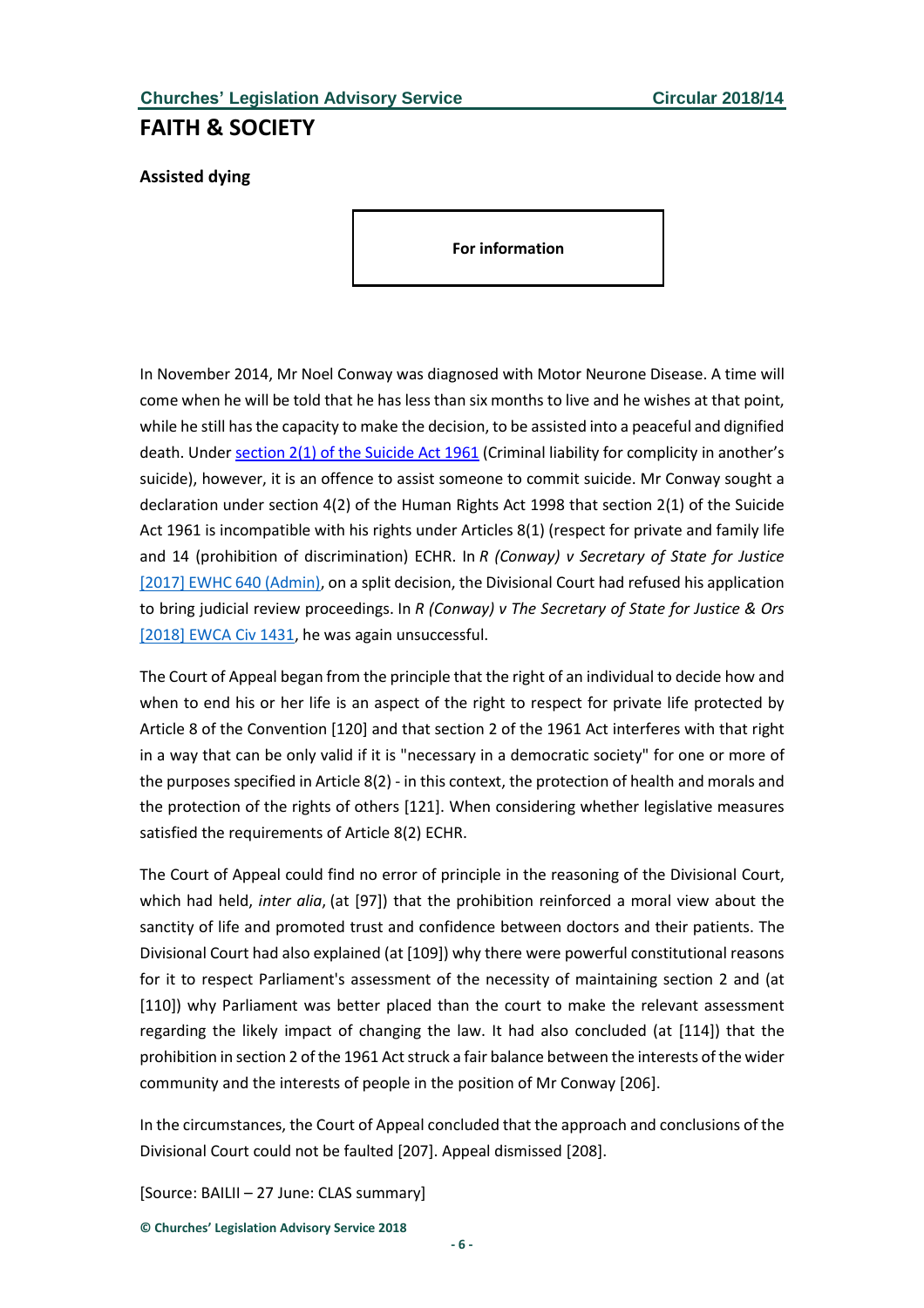#### **Gender Recognition Act consultation**

**For information and possibly for action**

On 3 July, the Government issued a [consultation](https://assets.publishing.service.gov.uk/government/uploads/system/uploads/attachment_data/file/721725/GRA-Consultation-document.pdf) document on how best to reform the [Gender](https://www.legislation.gov.uk/ukpga/2004/7/contents) [Recognition](https://www.legislation.gov.uk/ukpga/2004/7/contents) Act 2004. The Government has also a produced a *[Factsheet:](https://www.gov.uk/government/uploads/system/uploads/attachment_data/file/721642/GEO-LGBT-factsheet.pdf) Trans people in the [UK](https://www.gov.uk/government/uploads/system/uploads/attachment_data/file/721642/GEO-LGBT-factsheet.pdf)*.

Responses can be made online, by [e-mail,](mailto:gra.consulation@geo.gov.uk) or in writing to Department for Education, Sanctuary Buildings, Great Smith Street London, SW1P 3BT.

The consultation closes at **11 pm on 19 October**.

[Source: Government Equalities Office – 3 July]

#### **Humanist weddings in Northern Ireland**

**For information**

The Northern Ireland Court of Appeal has handed down [judgment](https://www.judiciary-ni.gov.uk/judicial-decisions/summary-judgment-matter-application-by-laura-smyth-judicial-review) in the case of *Smyth, Re Judicial Review*. The issue was the refusal to allow Ms Laura Lacole (*alias* Smyth) and her fiancé Eunan O'Kane to have a humanist wedding. In the lower Court, the trial judge, Colton J, had quashed the General Register Office's decision to refuse an application to authorise a humanist wedding because the refusal breached the applicant's ECHR rights. He ordered the GRO to grant the application and gave a temporary authorisation for a humanist celebrant to perform a legally valid and binding humanist wedding ceremony – and the couple were duly married in a humanist ceremony in June 2017.

The Attorney General for Northern Ireland appealed; and in a slightly confusing judgment (slightly confusing, that is, for non-specialists like us) the Court of Appeal allowed the Attorney's appeal on the grounds that Article 31 of the Marriage (Northern Ireland) Order 2003 already provided a basis for avoiding discrimination by allowing the appointment of a humanist celebrant without the need for it to be read and given effect in a way that was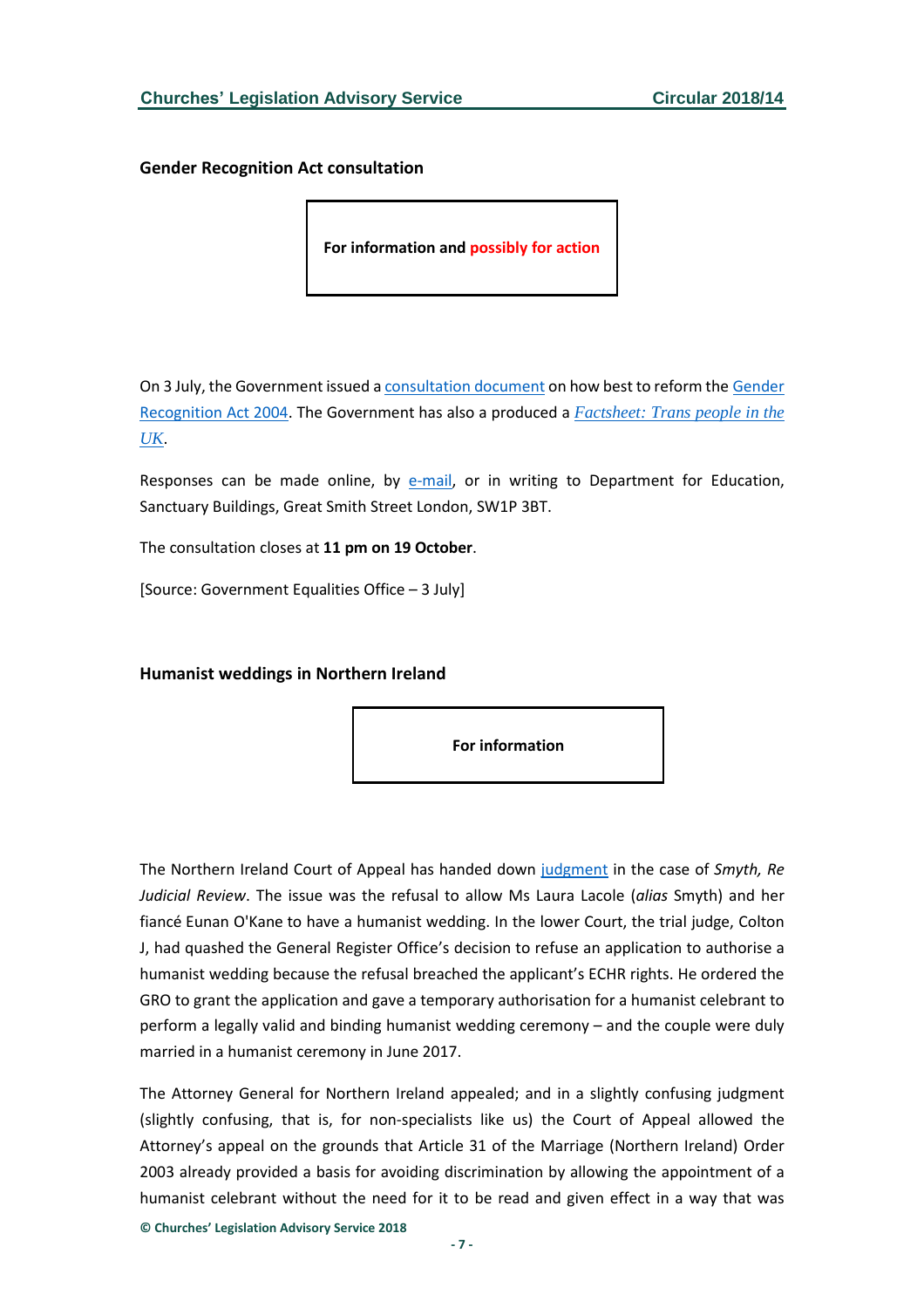compatible with the ECHR. The fact that the person solemnising the marriage was appointed pursuant to Article 31 of the 2003 Order (Registrars and other staff) rather than pursuant to Article 14 (Temporary authorisation to solemnise religious marriage) did not, in its view, give rise to any difference of treatment.

Accordingly, it allowed the Attorney's appeal, quashed the mandatory Order made by Colton J and set aside his declaration – *but otherwise agreed with his judgment.*

[Source: Northern Ireland Court of Appeal – 28 June]

#### **Opposite-sex civil partnerships in England and Wales**

**For information**

Section 1(1) of the Civil Partnership Act (CPA) 2004 defines a civil partnership as "a relationship between two people of the same sex ... (a) which is formed when they register as civil partners of each other - (i) in England or Wales". With the coming into force of the Marriage (Same Sex Couples) Act 2013, same sex couples in England and Wales have had the choice between marriage or civil partnership – a choice denied to opposite sex couples. The Supreme Court has decided that this is discriminatory.

In *R (Steinfeld and Keidan) v Secretary of State for International Development* [\[2018\]](http://www.bailii.org/uk/cases/UKSC/2018/32.html) UKSC 32, five Justices of the Supreme Court unanimously allowed their appeal in a single judgment delivered by Lord Kerr. In short, the Court held that Parliament itself that brought about an inequality immediately on the coming into force of the Act, where none had previously existed and that "to create a situation of inequality and then ask for the indulgence of time - in this case, several years - as to how that inequality is to be cured is, to say the least, less obviously deserving of a margin of discretion".

The discrimination did not have a legitimate aim; and the Government should have ended the discrimination immediately, either by abolishing civil partnerships or by instantaneously extending them to different sex couples. Lord Kerr was equally dismissive of the Government's call for more time to consider the matter.

**Comment:** First, as Lord Kerr pointed out at [60], "a declaration of incompatibility does not oblige the government or Parliament to do anything". *Reports that the judgment means the instantaneous introduction of opposite sex civil partnership are therefore premature*.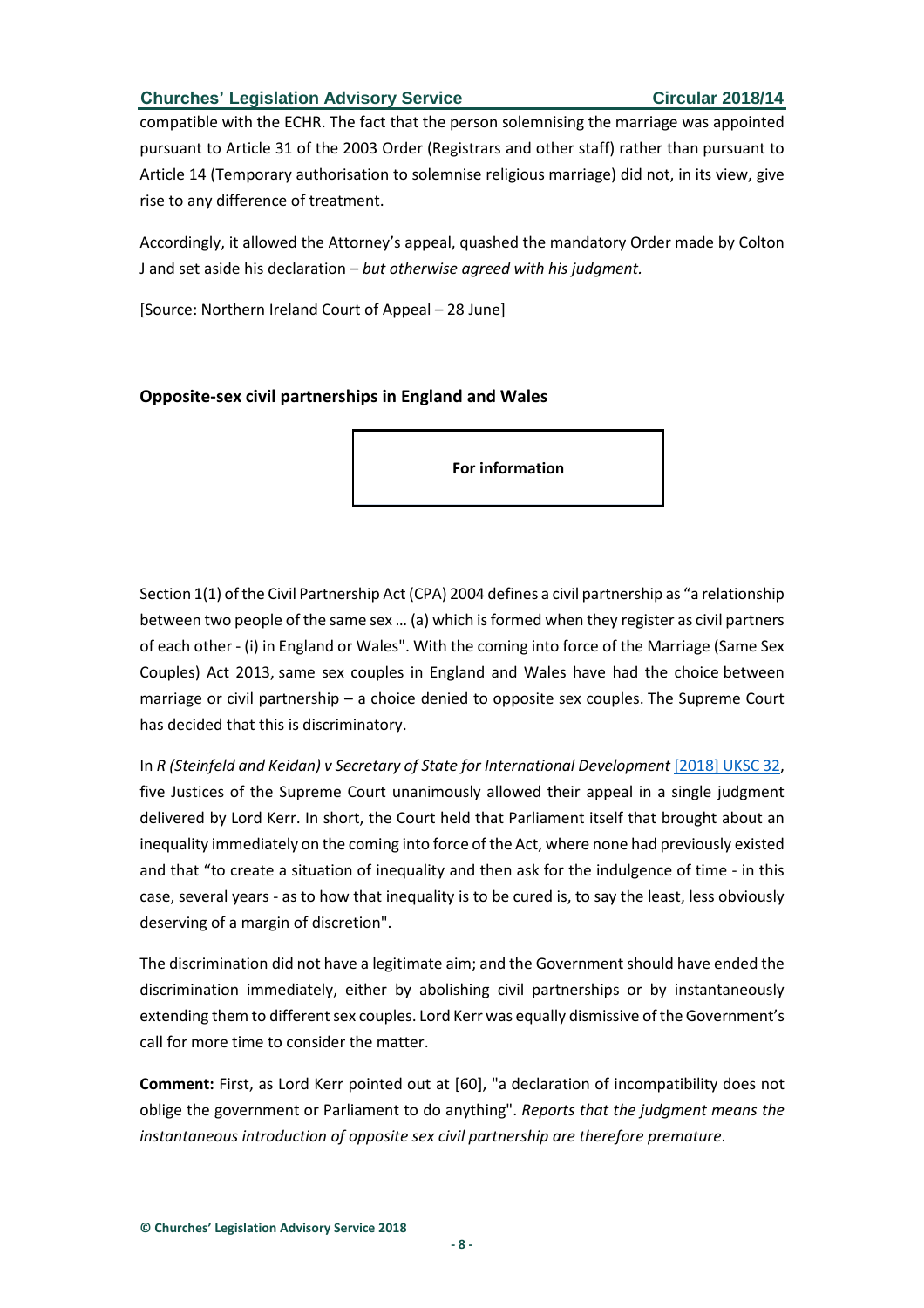Secondly, immediately following the judgment there was this exchange at Prime [Minister's](https://hansard.parliament.uk/commons/2018-06-27/debates/159B11F7-2F5A-4004-AD72-5AA5DBC0F732/Engagements#contribution-1D6807AA-57B1-4D29-8C8A-27AFEEC533C6) [Questions:](https://hansard.parliament.uk/commons/2018-06-27/debates/159B11F7-2F5A-4004-AD72-5AA5DBC0F732/Engagements#contribution-1D6807AA-57B1-4D29-8C8A-27AFEEC533C6)

**Tim Loughton (East Worthing and Shoreham) (Con)**: "This morning the Supreme Court ruled that the Government had created inequality in not extending civil partnerships to everyone when they passed the equal marriage legislation back in 2013, and that discrimination needs to be addressed urgently. Will the Prime Minister now support an amendment to my Civil Partnerships, Marriages and Deaths (Registration Etc.) Bill when it goes into Committee next month, as the quickest way to resolve this illegal inequality and extend civil partnerships to everyone?"

**The Prime Minister**: "We are very well aware of our legal obligations, and we will obviously need to consider the judgment of the Supreme Court with great care. We also recognise the sensitive and personal issues that are involved in this case, and we acknowledge the genuine convictions of the couple involved. My hon. Friend refers to his private Member's Bill. As he will know, we have committed to undertake a full review of the operation of civil partnerships. I know that there has been a lot of discussion with him about his Bill. We are supporting his private Member's Bill, which would enshrine that commitment in law."

Which looks very much like "wait and see".

[Source: BAILII – 28 June: CLAS summary]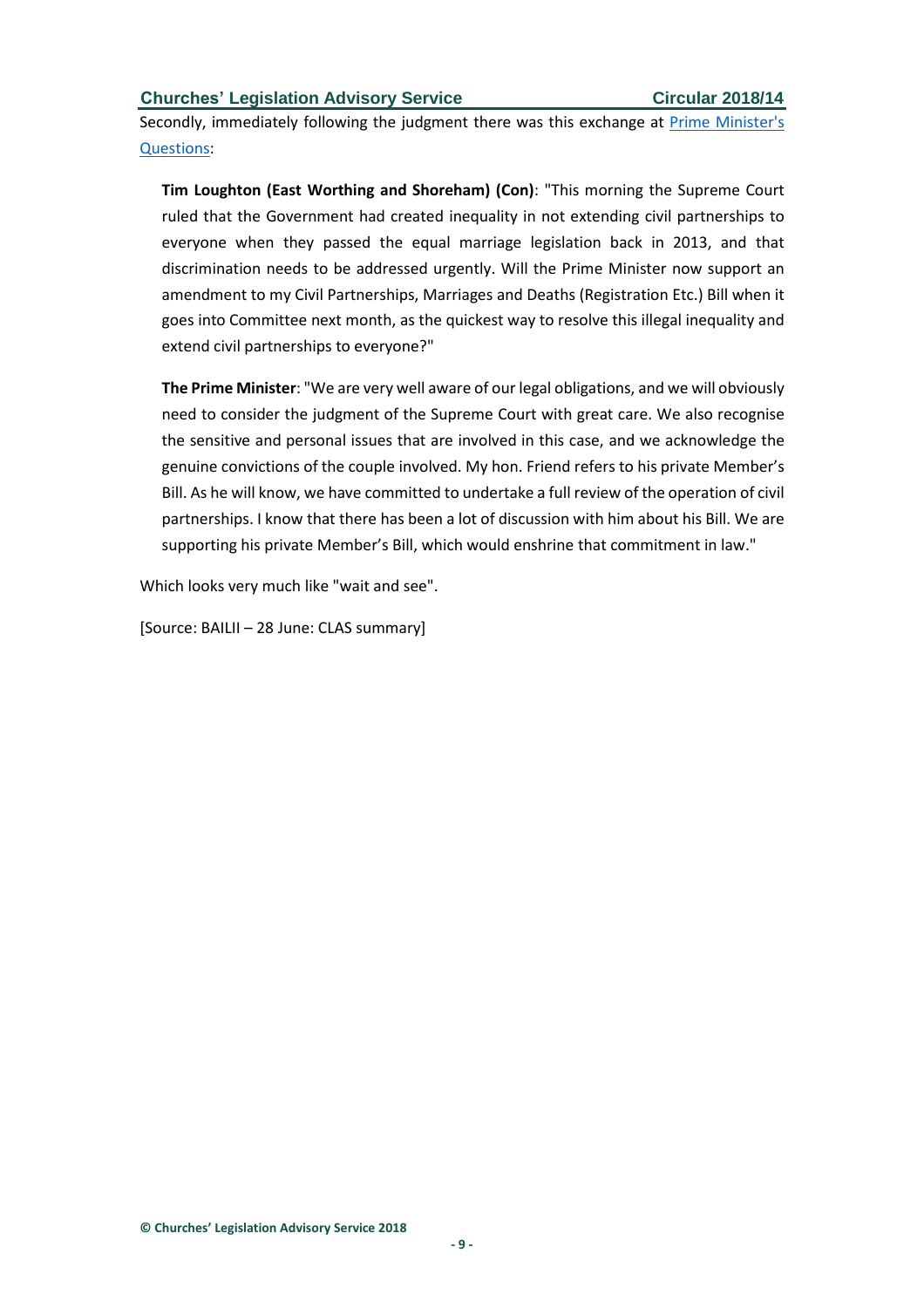## **FUNDING**

**Grants to tackle loneliness**

**For information and possibly for action**

The Prime Minister has [announced](https://www.gov.uk/government/news/20-million-investment-to-help-tackle-loneliness) £20 million of new funding for charities and community groups to support and expand programmes that tackle loneliness and bring people together, including a new £11 million 'Building Connections Fund' which will help make the most of local spaces, opening them up for community use, and help businesses and local services combat isolation. It will also fund projects that use technology to link those in remote areas and help improve transport connections to make face-to-face contact easier.

It should be emphasised, however, that it is not all Government spending: it will be funded by £5 million from the Government, £5 million from the Big Lottery Fund, £1 million from the Coop Foundation, £5 million from the People's Postcode Lottery and £4 million from the Health Lottery.

[Source: DCMS – 18 June]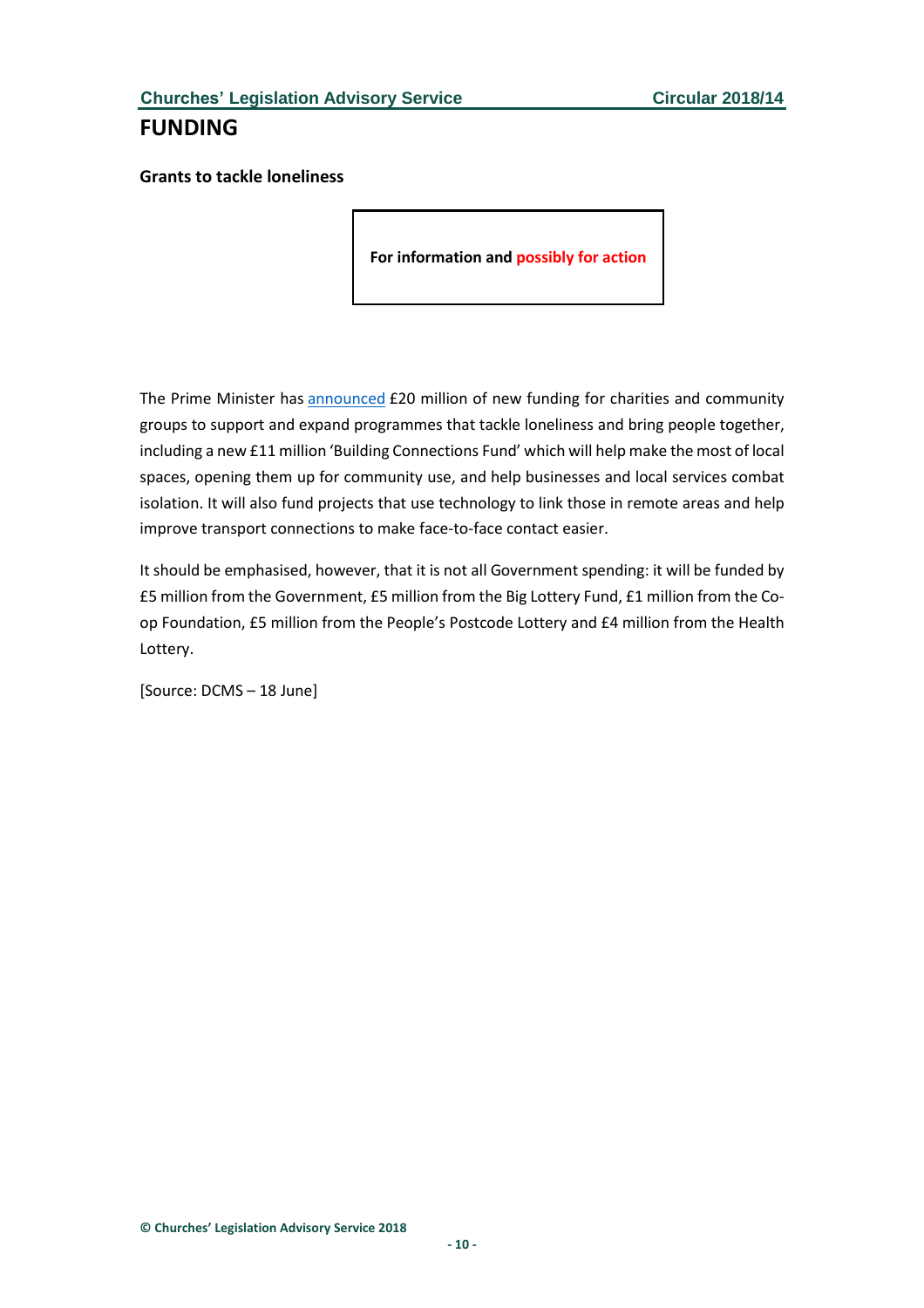## **NORTHERN IRELAND**

**CCNI: safeguarding good practice**

**For information**

The Charity Commission for Northern Ireland recently hosted an *Essential safeguarding good practice seminar* aimed at ensuring that charities working with vulnerable beneficiaries overseas are aware of their responsibilities as charity trustees and the safeguarding standards expected of them. Following the event, the Commission has published the following resources from the seminar:

- Notes from the [Commission's](https://www.charitycommissionni.org.uk/media/151331/20180531-safeguarding-seminar-notes.pdf) Essential Safeguarding Best Practice Seminar, 24 May [2018.](https://www.charitycommissionni.org.uk/media/151331/20180531-safeguarding-seminar-notes.pdf)
- Essential safeguarding practice seminar combined presentation: Download pptx [\(7.48](https://www.charitycommissionni.org.uk/media/151322/20180618-essential-safeguarding-practice-seminar-combined-presentation.pptx)) [Mb\)](https://www.charitycommissionni.org.uk/media/151322/20180618-essential-safeguarding-practice-seminar-combined-presentation.pptx)

[Source: CCNI – 19 June]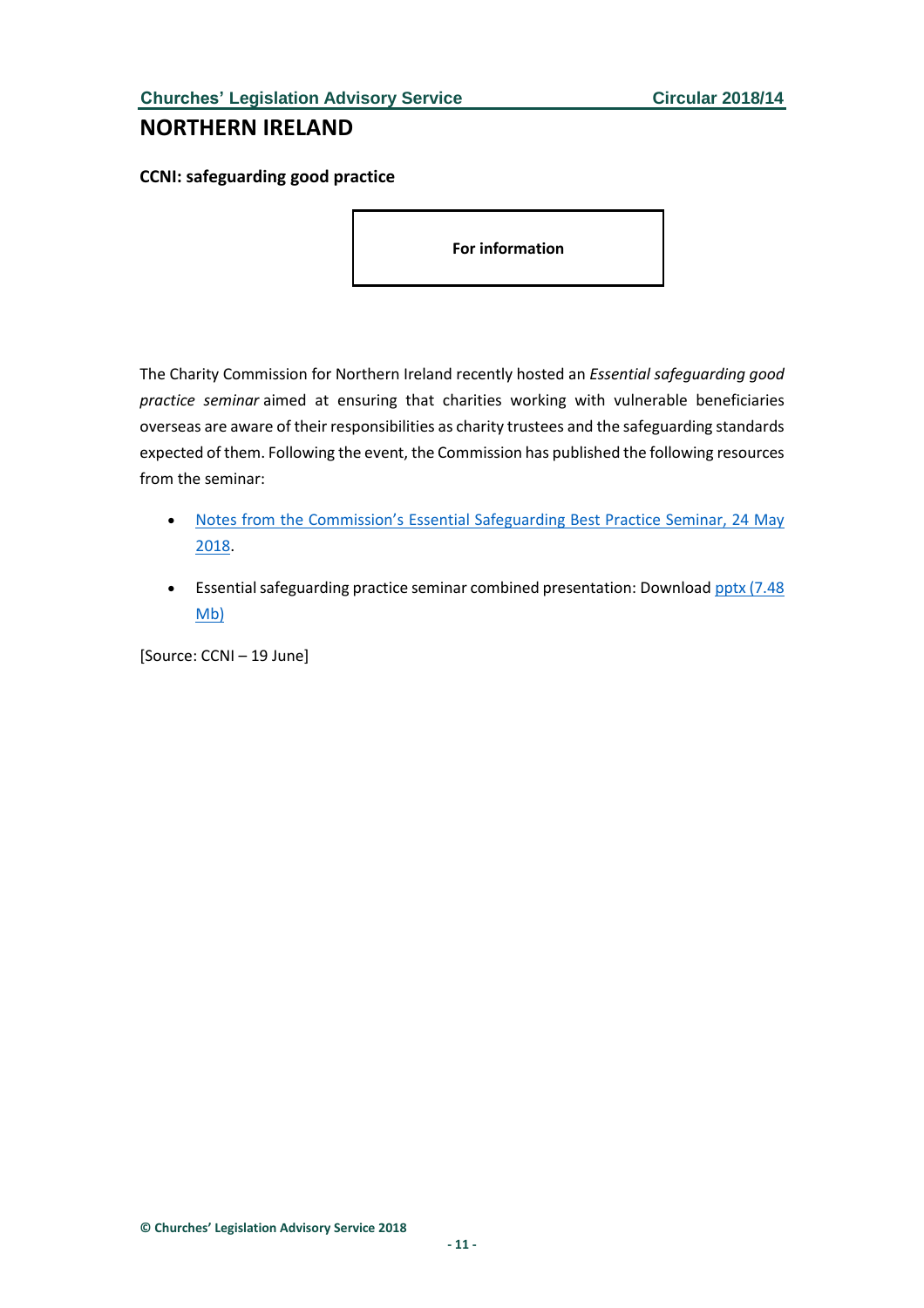#### **BT fined for data protection breach**

**For information**

Another fine: this time, the Information Commissioner has fined British [Telecommunications](https://ico.org.uk/about-the-ico/news-and-events/news-and-blogs/2018/06/bt-fined-77-000-by-the-ico-for-five-million-spam-emails/) [plc](https://ico.org.uk/about-the-ico/news-and-events/news-and-blogs/2018/06/bt-fined-77-000-by-the-ico-for-five-million-spam-emails/) £77,000 after it sent nearly five million nuisance e-mails to customers. The ICO decided to issue BT pic with a monetary penalty under section 55A of the Data Protection Act 1998 for a serious contravention of Regulation 22 of the Privacy and Electronic Communications (EC Directive) Regulations 2003 (PECR), which ban direct marketing e-mails without consent. Under the Regulations, they are only permitted where:

- the sender has obtained the contact details of the recipient of that electronic mail in the course of the sale or negotiations for the sale of a product or service to that recipient;
- the direct marketing is in respect of that person's similar products and services only; and
- the recipient has been given a simple means of refusing (free of charge except for the costs of the transmission of the refusal) the use of his contact details for the purposes of such direct marketing, at the time that the details were initially collected, and, where he did not initially refuse the use of the details, at the time of each subsequent communication.

The ICO received a complaint made by an individual who had alleged that he had received an unsolicited direct marketing e-mail from BT in December 2015 promoting their 'My Donate' platform, having previously opted-out of receiving direct marketing. There were two further e-mails promoting 'Giving Tuesday' and 'Stand Up To Cancer'. The Commissioner concluded that between 21 December 2015 and 29 November 2016, BT had sent 4,930,141 unsolicited direct marketing e-mails to individual subscribers contrary to regulation 22 of the PECR. The Commissioner concluded that the contravention was not deliberate but that it *was* negligent.

**Comment:** In all the publicity about the GDPR, it is very easy to overlook the Privacy and Electronic Communications (EC Directive) Regulations 2003, even though they have been on the statute book for fifteen years. The point to remember is that *direct marketing by e-mail requires active consent* – the GDPR justification of legitimate interest does not apply. The fact that BT was doing the direct marketing for "good causes" was neither here nor there, so *be very careful*.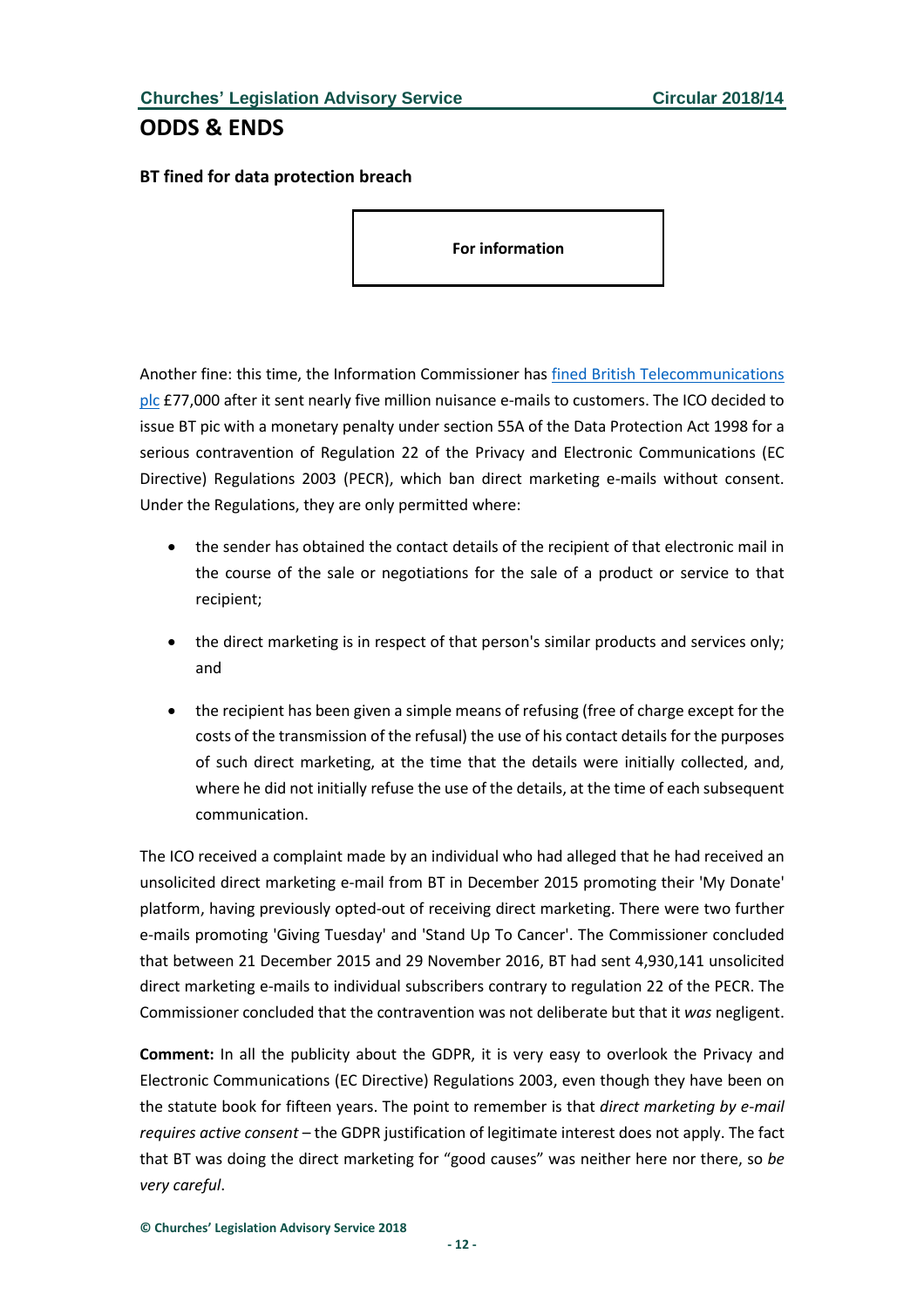[Source: Information Commissioner's Office – 27 June]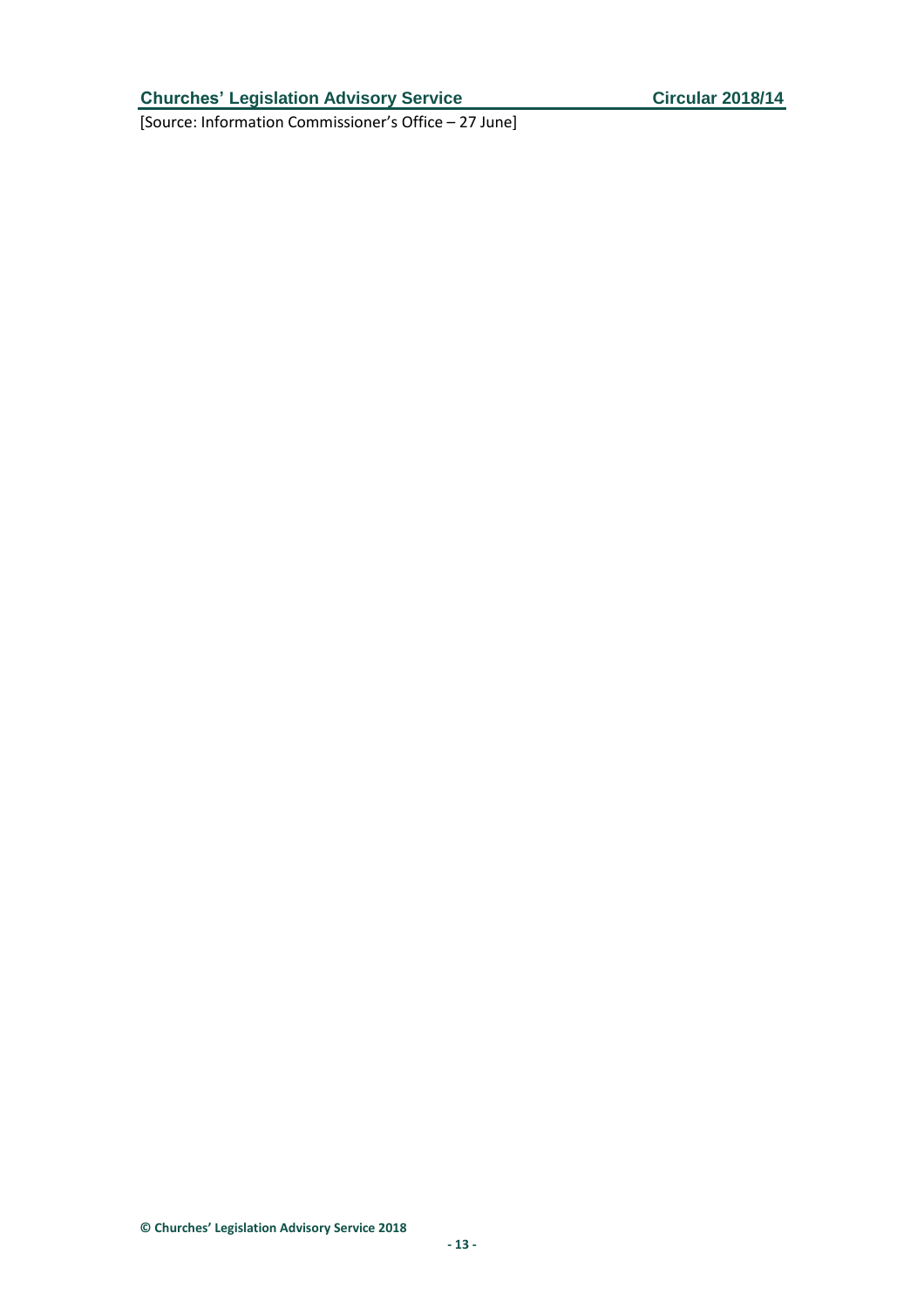## **PROPERTY & PLANNING**

**Japanese knotweed**

**For information**

The Court of Appeal has ruled that two householders in Wales were entitled to damages from Network Rail because it had failed to control Japanese knotweed on its land.

In *Network Rail Infrastructure Ltd v Williams & Anor* [\[2018\]](https://www.judiciary.uk/wp-content/uploads/2018/07/network-rail-v-williams-judgment.pdf) EWCA Civ 1514, the Court upheld the ruling of Cardiff County Court – though on rather different grounds – and concluded unanimously that there had been an unlawful interference with the claimants' enjoyment of the amenity of their properties because of the impairment of their right to use and enjoy those properties. It dismissed Network Rail's appeal.

Between them, *Churches own a lot of land* – and some of it no doubt is infected with Japanese knotweed. The judgment would repay careful study by property managers.

[Source: BAILII – 2 July]

#### **MHCLG recommends minimum-term tenancies**

**For information and possibly for action**

The Ministry of Housing, Communities and Local Government has launched a [consultation](https://www.gov.uk/government/consultations/overcoming-the-barriers-to-longer-tenancies-in-the-private-rented-sector) on overcoming the barriers to longer tenancies in the private rented sector. Aiming to increase security for tenants in rented accommodation, the consultation puts forward a proposed model for a minimum three-year tenancy with a 6 month break clause. Responses to the consultation should be submitted [online](https://www.surveymonkey.co.uk/r/9ZG8ZRZ) by **11:45 pm on 26 August 2018**.

It has been brought to the attention of CLAS that these proposals may well have a detrimental effect on certain Churches that let a vacant parsonage house when it is not required for a minister but where they need to retain the ability to make it available to an incoming minister as necessary. CLAS will certainly be responding to the consultation to highlight these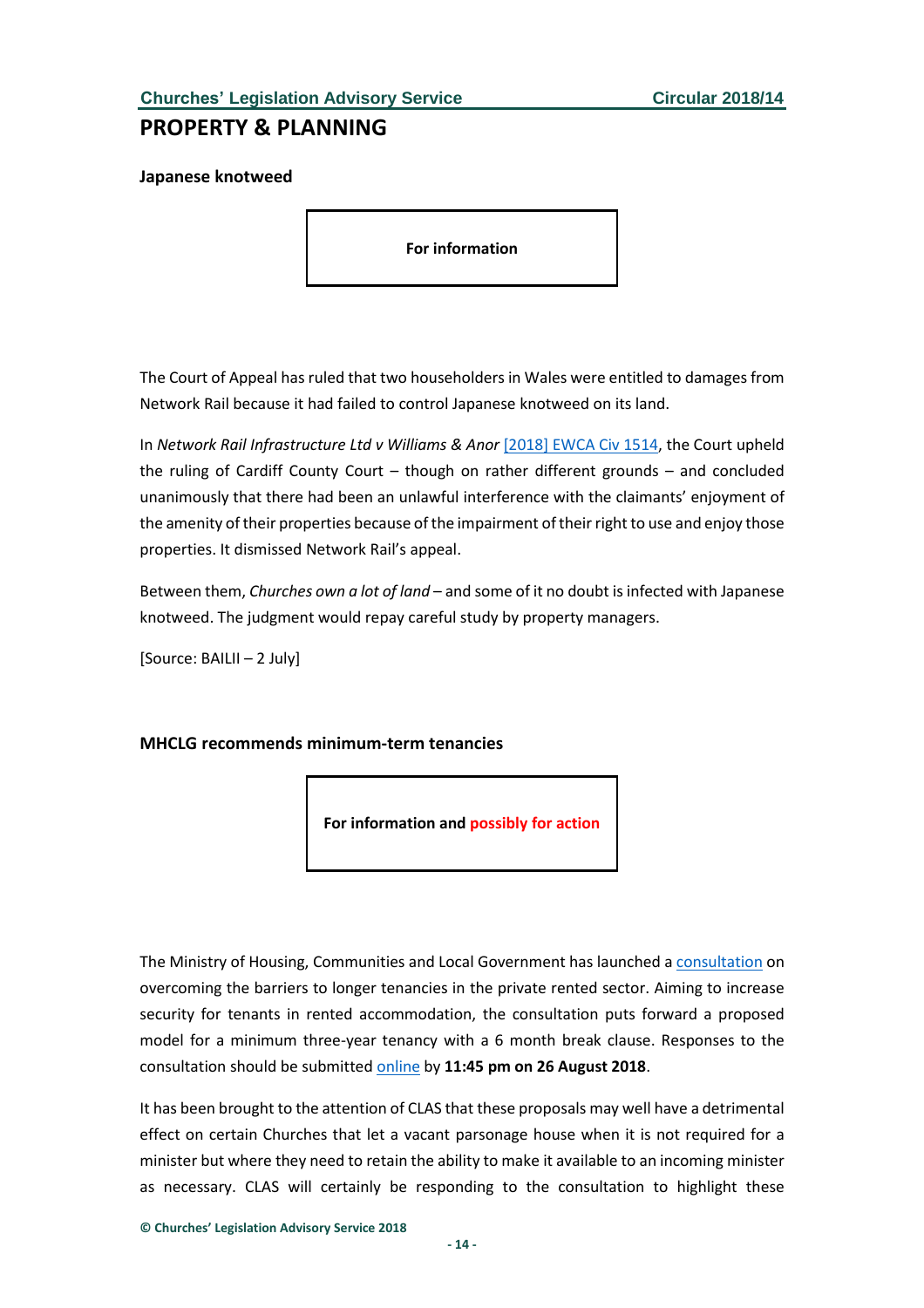situations and would encourage any members who are affected by this or other issues to respond (and to share their response with us, in order to help us build a full picture of how these proposals will affect Churches).

In addition to the consultation, the Secretary of State for Housing, Communities and Local Government published a written [ministerial](https://www.parliament.uk/business/publications/written-questions-answers-statements/written-statement/Commons/2018-07-02/HCWS818/) statement regarding this update to housing policy. It included an announcement that the Local Authority Accelerated Construction programme will move into the delivery phase, with £450m being invested to accelerate the building of homes on surplus local authority land and to encourage the use of modern methods of construction and SME builders.

It was also announced that the Government would be creating a Community Housing Fund, which will allow community groups and local authority groups to apply for funding to bring forward community-led housing schemes to provide housing where the market is unable to do so.

[Source: MHCLG - 3 July]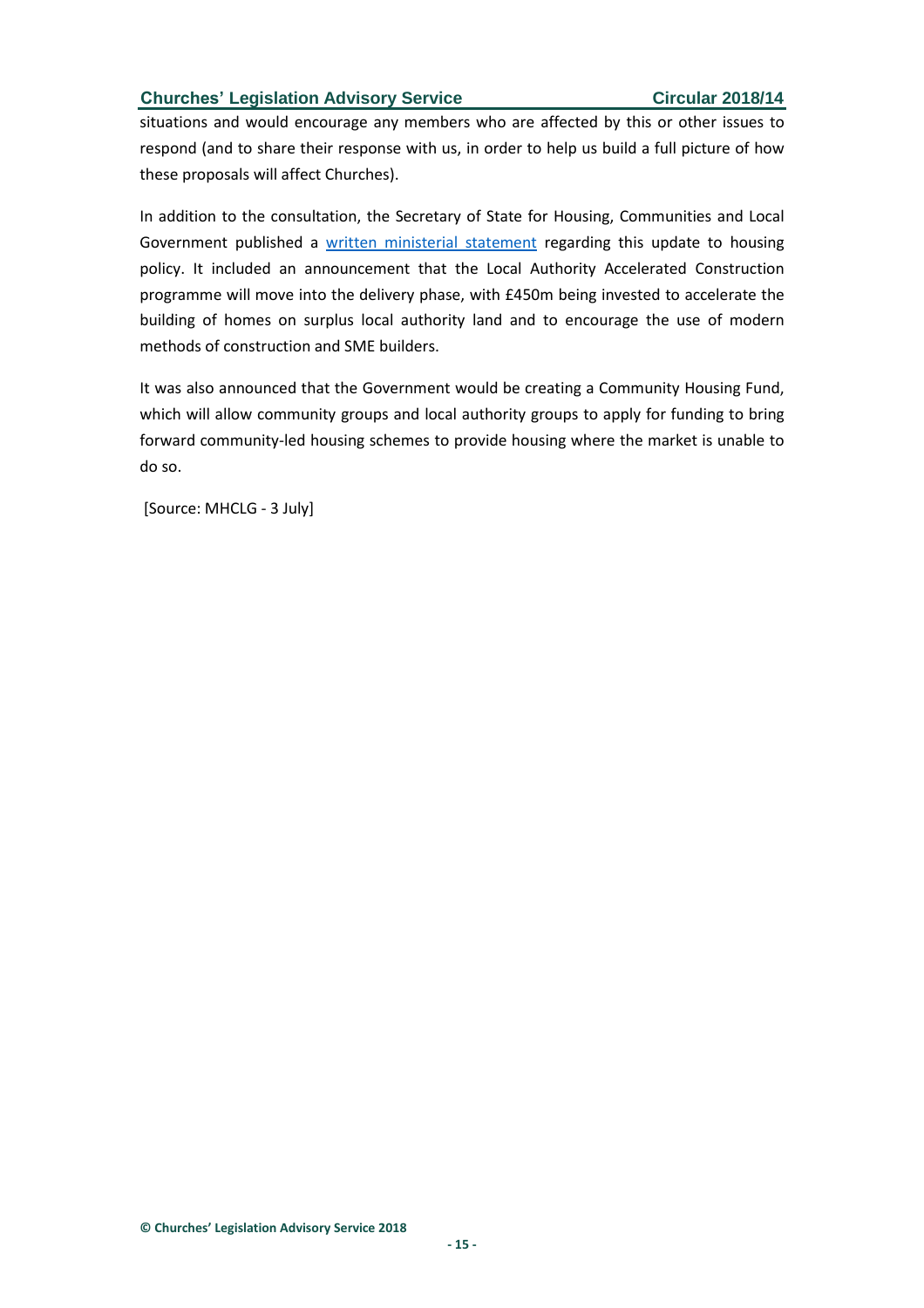## **SCOTLAND**

**Human Tissue (Authorisation) (Scotland) Bill**

**For information and possibly for action**

The Health and Sport Committee of the Scottish Parliament has issued a call for [written](http://www.parliament.scot/parliamentarybusiness/CurrentCommittees/108999.aspx) [views](http://www.parliament.scot/parliamentarybusiness/CurrentCommittees/108999.aspx) on the Human Tissue [\(Authorisation\)](http://www.parliament.scot/parliamentarybusiness/Bills/108681.aspx) (Scotland) Bill, which was introduced by the Cabinet Secretary for Health and Sport on 8 June 2018.

The Bill contains proposals to introduce a system of 'deemed authorisation' for organ and tissue donation for transplantation (often known as 'presumed consent'). Proposals would ensure that, for someone who dies in circumstances where they potentially could become a donor and they have not made their wishes on donation known, they would be presumed to be a potential donor unless their next of kin provided information that the deceased person was against this. There is nothing in the Bill to allow the next of kin to prevent authorisation being deemed based on their own wishes.

An online [survey](http://www.parliament.scot/parliamentarybusiness/CurrentCommittees/109020.aspx) has also been published. Both the call for views and the survey will be open until **4 September 2018**.

[Source: CLAS Summary - 28 June]

**OSCR risk framework updated**

**For information**

Hard on the heels of its updated guidance for trustees on fraud, OSCR has updated its risk framework. After a review, OSCR has reduced the number of risk areas from ten to six and adjusted some of the risk descriptions better to reflect the underlying issues and the regulatory action that it might take. You can read about the overall [approach](https://www.oscr.org.uk/media/3189/2018-06-18-risk-framework-of-the-scottish-charity-regulator-published.pdf) here. OSCR will be concentrating on the following areas:

• deliberate mismanagement of charities;